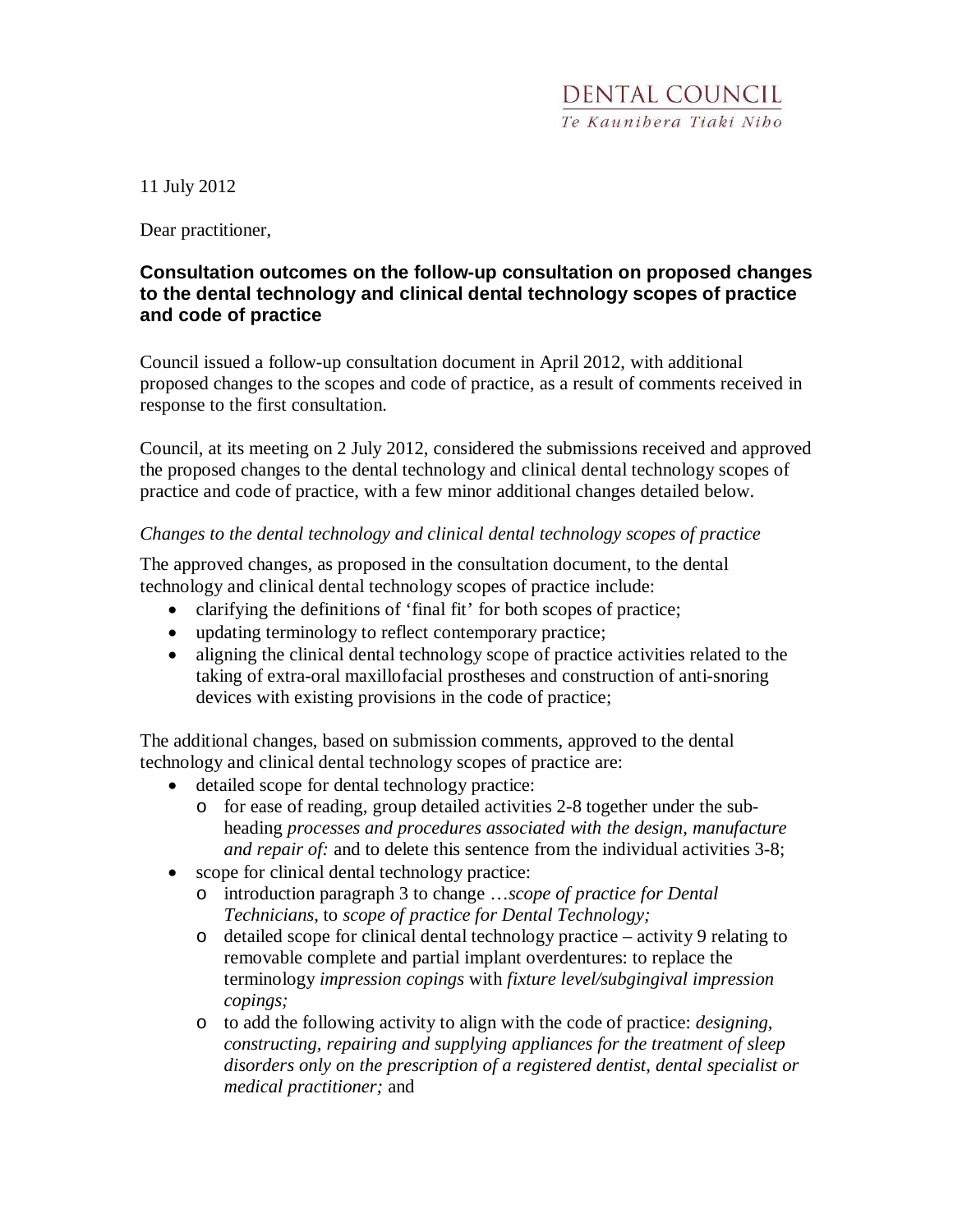o minor grammar correction in activity 11: *taking* impressions and *undertaking* other non*-*invasive procedures involved involved in the construction of an anti-snoring device, however, only a dentist, dental specialist or medical practitioner, who retains responsibility for the clinical care outcomes, can perform the final fit of the appliance.

# *Changes to the code of practice*

The approved changes, as proposed in the consultation, to the code of practice: *The Practice of Dental Technology and Clinical Dental Technology and the working relationship within the Practice of Dentistry* include:

• aligning the code with the proposed changes to the dental technology and clinical dental technology scopes of practice, such as terminology, final fit definitions and so on.

Council approved the following additional changes to the code of practice, based on submission comments:

- Section  $5.1 -$  to include ....and refer patients to a dentist, dental specialist or *medical practitioner* in a timely manner.
- Section 5.6 to replace the terminology *impression* to *fixture level/subgingival impression* copings.

# *Updated documents*

Council has, by notice to be published in the *New Zealand Gazette* on 12 July 2012, described the revised dental technology and clinical dental technology scopes of practice.

A copy of the notice for the dental technology and clinical dental technology scopes of practice and the updated code of practice: *The Practice of Dental Technology and Clinical Dental Technology and the working relationship within the Practice of Dentistry*  are enclosed as Attachment 1 and Attachment 2, respectively.

The revised dental technology and clinical dental technology scopes of practice will be available on Council's website on 12 July 2012 at http://www.dcnz.org.nz/Documents/Scopes/ScopesOfPractice\_Technicians.pdf.

The updated code of practice will be available on Council's website on 12 July 2012 at http://www.dcnz.org.nz/Documents/Codes/Technicians\_CodeOfPractice.pdf.

If you have any questions on these changes please feel free to contact the Secretariat.

Yours sincerely

Waner

Marie Warner Chief Executive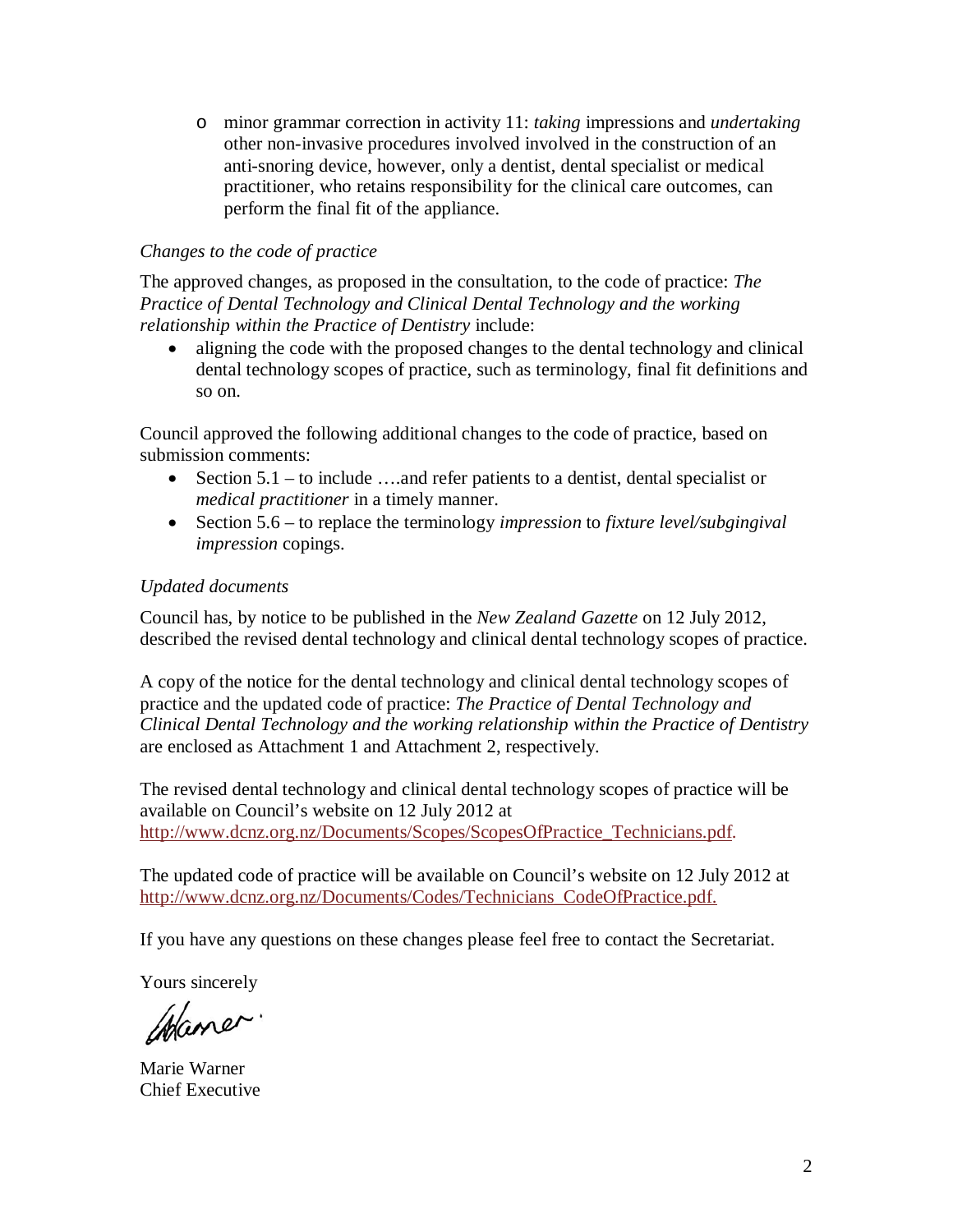## **Attachment 1**

# Notice of Replacement of Scope of Practice

Pursuant to section 11 of the Health Practitioners Competence Assurance Act 2003, this notice is issued by the Dental Council.

*The following scope of practice replaces the Scope for Dental Technology Practice published in the New Zealand Gazette, 21 October 2010, No. 143, page 3602.* 

### *Dental Technicians*

### *Scope for Dental Technology Practice*

The Scope of Practice for Dental Technicians is set out in the documented "Detailed Scope for Dental Technology Practice" produced and published from time to time by the Dental Council.

Dental Technology practice is a subset of the practice of dentistry, and is commensurate with a Dental Technician's approved education, training and competence.

It involves processes and procedures associated with the design, manufacture and repair of fixed and removable oral and extraoral appliances and prostheses prescribed by a practising dental specialist, dentist, clinical dental technician, medical practitioner or other practising health practitioner.

The working relationship between dental technicians and prescribing practising health practitioners is set out in the Dental Council Code of Practice – The Practice of Dental Technology and Clinical Dental Technology and the working relationship within the Practice of Dentistry.

### *Detailed Scope for Dental Technology Practice*

The Dental Council defines the practice of Dental Technology as processes and procedures associated with the design, manufacture and repair of fixed and removable oral and extraoral appliances and prostheses prescribed by a practising dental specialist, dentist, clinical dental technician, medical practitioner or other practising health practitioner.

This involves:

- selection of appropriate dental materials for the design, manufacture and repair of fixed and removable oral and extraoral appliances and prostheses prescribed by a practising dental specialist, dentist, clinical dental technician, medical practitioner or other practising health practitioner.
- processes and procedures associated with the design, manufacture and repair of:
	- o complete removable dentures and overdentures.
	- o removable partial dentures including precision attachments.
	- o fixed and removable orthodontic appliances.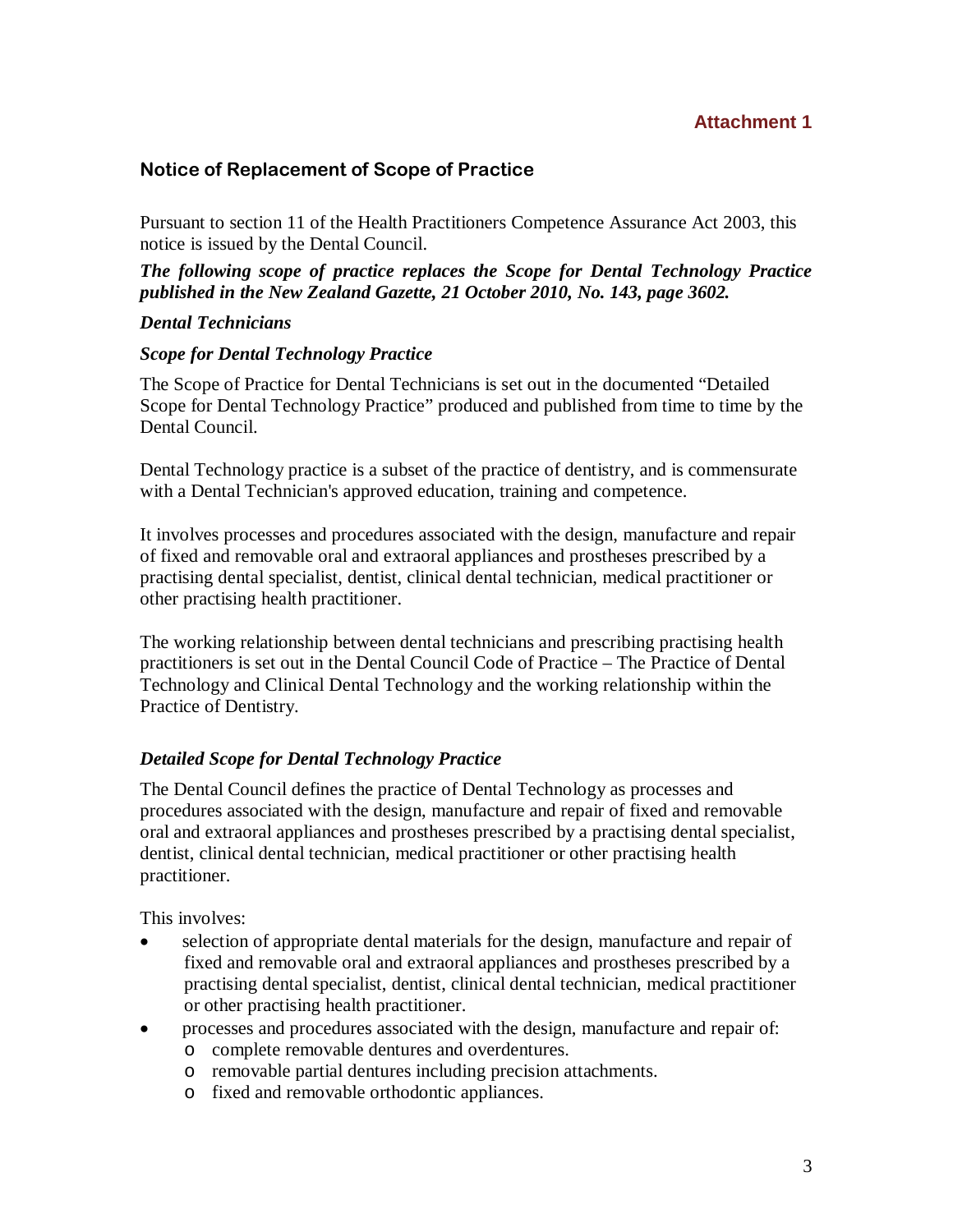- o crowns and bridges including precision attachments on natural teeth and implants.
- o implant overdentures and implant supported dentures.
- o tissue and implant supported maxillofacial, ocular and auricular appliances and prostheses, and other appliances and prostheses involved in the overall prosthetic rehabilitation of patients.
- o specialist treatment appliances such as, but not limited to: diagnostic stents and radiographic stents, appliances for the treatment of temporomandibular disorders, appliances for the treatment of speech disorders, appliances for the treatment of sleep disorders and appliances for the treatment of audio disorders.
- undertake shade taking and shade checking, which may include the removal of a pre- loosened temporary restoration and try-in of the permanent restoration, without removal or placement of an abutment, as prescribed by and prior to the final fitting<sup>1</sup> by a dentist or dental specialist.

Practice in this context goes wider than dental technology to include teaching, research, and management, given that such roles influence clinical and technical practice and public safety. Areas of dental technology practice that were not included in a practitioner's training should not be undertaken unless the practitioner has completed appropriate training and practices to the standard required by the relevant Code of Practice.

# *The following scope of practice replaces the Scope for Clinical Dental Technology Practice published in the New Zealand Gazette, 21 October 2010, No. 143, page 3602.*

# *Clinical Dental Technicians*

### *Scope for Clinical Dental Technology Practice*

The Scope of Practice for Clinical Dental Technicians is set out in the documented "Detailed Scope for Clinical Dental Technology Practice" produced and published from time to time by the Dental Council.

Clinical Dental Technology practice is a subset of the practice of dentistry, and is commensurate with a Clinical Dental Technician's approved education, training and competence.

It involves the scope of practice for Dental Technology, plus the fitting of complete removable dentures and the fitting of some other types of removable dentures and oral and extraoral appliances under specific conditions – as set out in the detailed scope of practice.

The working relationship between clinical dental technicians and prescribing practising health practitioners is set out in the Dental Council Code of Practice – The Practice of

<sup>&</sup>lt;u>.</u> 1 Final fitting for dental technicians means ensuring the patient returns to the prescribing dentist /dental specialist as soon as possible on the same day for the refitting of the temporary or permanent restoration.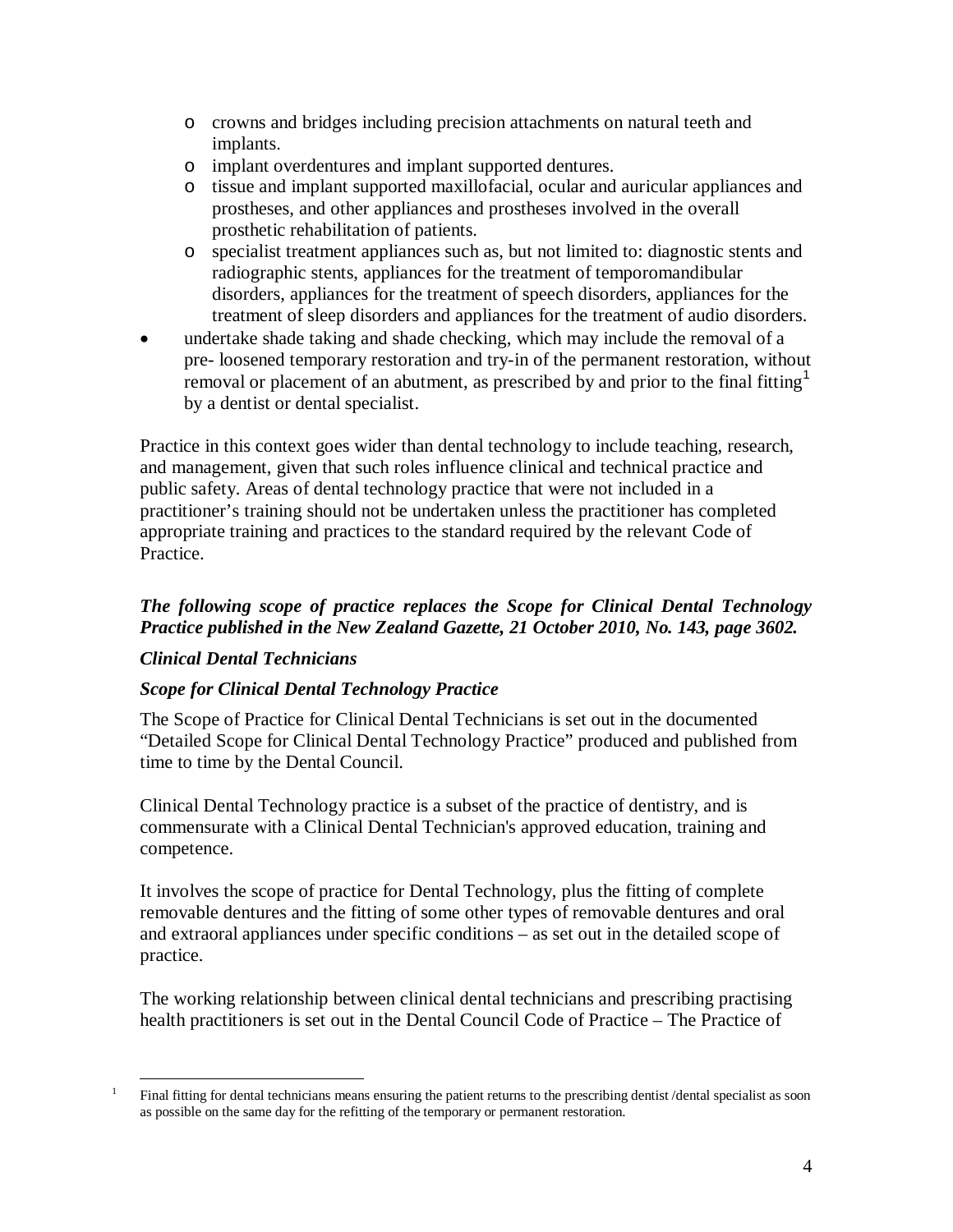Dental Technology and Clinical Dental Technology and the working relationship within the Practice of Dentistry.

# *Detailed Scope for Clinical Dental Technology Practice*

The Dental Council defines the practice of clinical dental technology as:

- processes and procedures associated with the design, manufacture and repair of fixed and removable oral and extraoral appliances and prostheses prescribed by a practising dentist, dental specialist, medical practitioner or other authorised health practitioner as set out in the detailed scope for dental technology practice.
- taking impressions and undertaking other non-invasive clinical procedures involved in the fitting of removable complete dentures and the fitting of some other types of removable dentures and oral and extraoral appliances under specific conditions as set out below and as described below.
- taking impressions and undertaking other non-invasive clinical procedures involved in the trial fitting and repair of removable complete and partial implant overdentures prescribed and the final fitting<sup>2</sup> by a dentist or dental specialist.

As well as the activities delineated in the detailed scope for dental technology practice, clinical dental technology practice involves:

- taking impressions and undertaking other non-invasive clinical procedures involved in the fitting and relining of removable complete dentures when there are no natural teeth remaining and there is no diseased or unhealed hard or soft tissue.
- taking impressions and undertaking other non-invasive clinical procedures involved in the fitting and relining of removable partial dentures subject to the patient having obtained an oral health certificate from a dentist or dental specialist.
- taking impressions and undertaking other non-invasive clinical procedures involved in the construction of removable complete and partial immediate dentures on the prescription of, and prior to the fitting by a dentist or dental specialist.
- taking impressions, relining and undertaking other non-invasive clinical procedures involved in the construction of removable complete and partial root/tooth overdentures subject to the patient having obtained an oral health certificate from and on the prescription of a dentist or dental specialist, and prior to the final fitting<sup>2</sup> by a dentist or dental specialist.
- processes and procedures associated with extraoral maxillofacial prostheses, for those with formal training or if they can demonstrate that they have the requisite knowledge and training to undertake this work<sup>3</sup>:
	- Taking impressions and undertaking other non-invasive clinical procedures involved in the fitting, construction and repair of extraoral maxillofacial prostheses, that are **not** in direct communication with the naso- or the orophayngeal airway under the prescription of a dentist, dental specialist or

 $\frac{1}{2}$  Final fitting for clinical dental technicians means ensuring the patient is referred back to the prescribing dentist/dental specialist for the subsequent management and ongoing monitoring of that patient's oral health.

<sup>3</sup> Practitioners should demonstrate that they have the requisite knowledge and training to undertake extraoral maxillofacial prostheses work in accordance with the Council's Policy on Advanced and New Areas of Practice.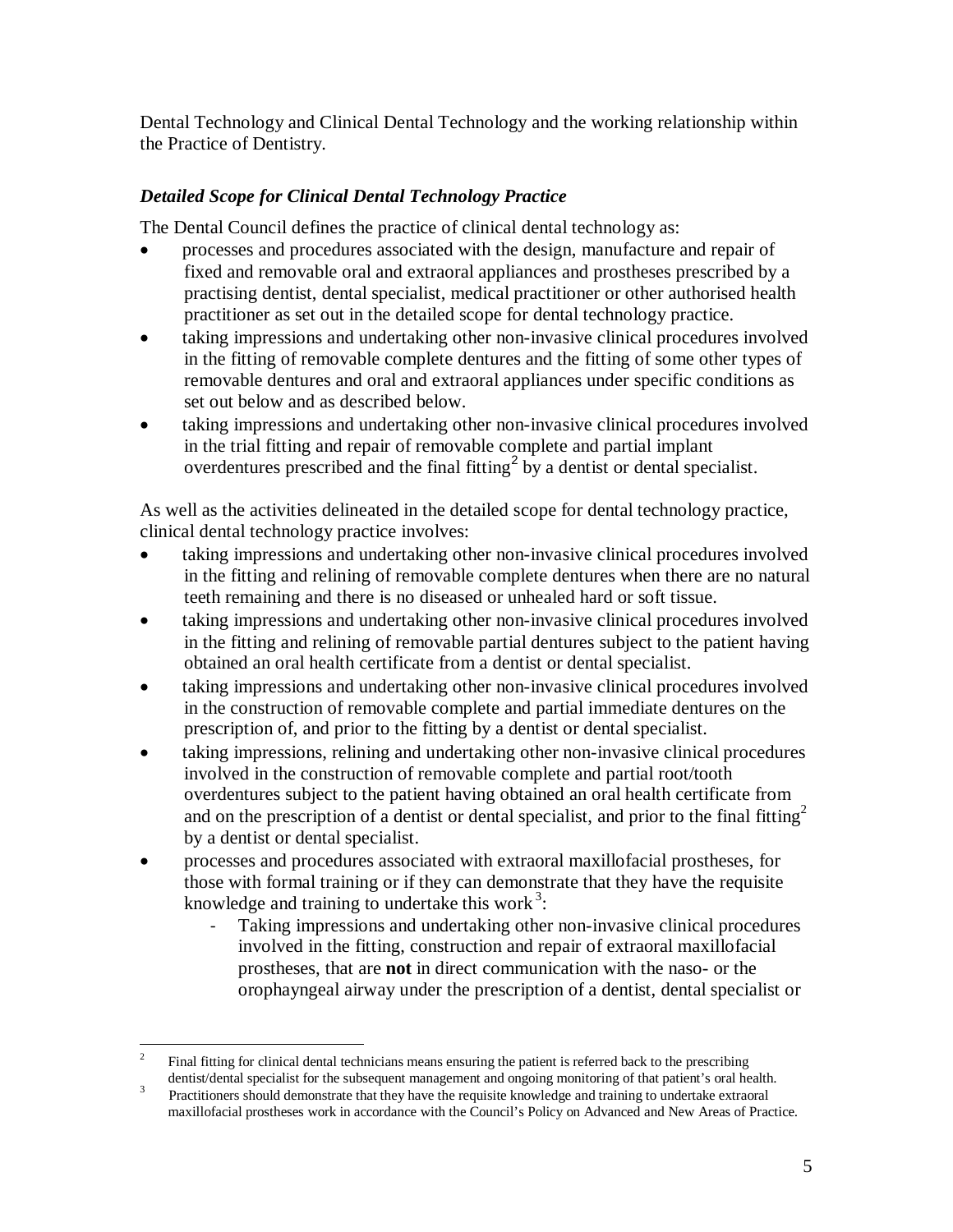medical practitioner, who remains responsible for the clinical outcomes of the patient.

- Taking impressions of maxillofacial defects that **are** in direct communication with the naso- or the orophayngeal airway, for those clinical dental technicians with formal training or if they can demonstrate that they have the requisite knowledge and training to undertake this work, and only under the direct clinical supervision of a dentist, dental specialist or medical practitioner qualified to manage an airway emergency, who remains responsible for the clinical outcomes of the patient.
- taking impressions and undertaking other non-invasive clinical procedures involved in the construction of removable complete and partial implant overdentures on the prescription of, and prior to the final fitting<sup>2</sup> by a dentist or dental specialist. This does not include removal or placement of abutments such as healing, temporary or permanent, or fixture level/subgingival impression copings.
- repairing and/or relining of removable complete and partial implant overdentures on the prescription of and prior to the final fit<sup>2</sup> by a dentist or dental specialist and appropriate referral when indicated.
- designing, constructing, repairing and supplying appliances for the treatment of sleep disorders only on the prescription of a registered dentist, dental specialist or medical practitioner.
- taking impressions and undertaking other non-invasive procedures involved in the construction of an anti-snoring device, however, only a dentist, dental specialist or medical practitioner, who retains responsibility for the clinical care outcomes, can perform the final fit<sup>2</sup> of the appliance.
- in relation to the above activities:
	- Obtaining medical and dental histories and consulting with other health practitioners as appropriate.
	- Examination of the oral tissues to ensure that the patient's mouth is fit for purpose and free of disease, disorder or abnormality.
	- Referral of patients to a dentist, dental specialist or medical practitioner when any disease, disorder or abnormality is detected.
	- Referral of patients to a dentist, dental specialist or medical practitioner for a prescription for an oral health certificate and treatment plan where required.
	- Preparation of a treatment plan (in association with a prescription if required) and communicating this to the patient.
	- Oral health education and promotion.

Practice in this context goes wider than clinical dental technology to include teaching, research, and management, given that such roles influence clinical and technical practice and public safety.

Areas of clinical dental technology practice which were not included in a practitioner's training should not be undertaken unless the practitioner has completed appropriate training and practises to the standard required by the Dental Council Policy on Advanced Areas of Practice and the Code of Practice on The Practice of Dental Technology and Clinical Dental Technology and the working relationship within the Practice of Dentistry.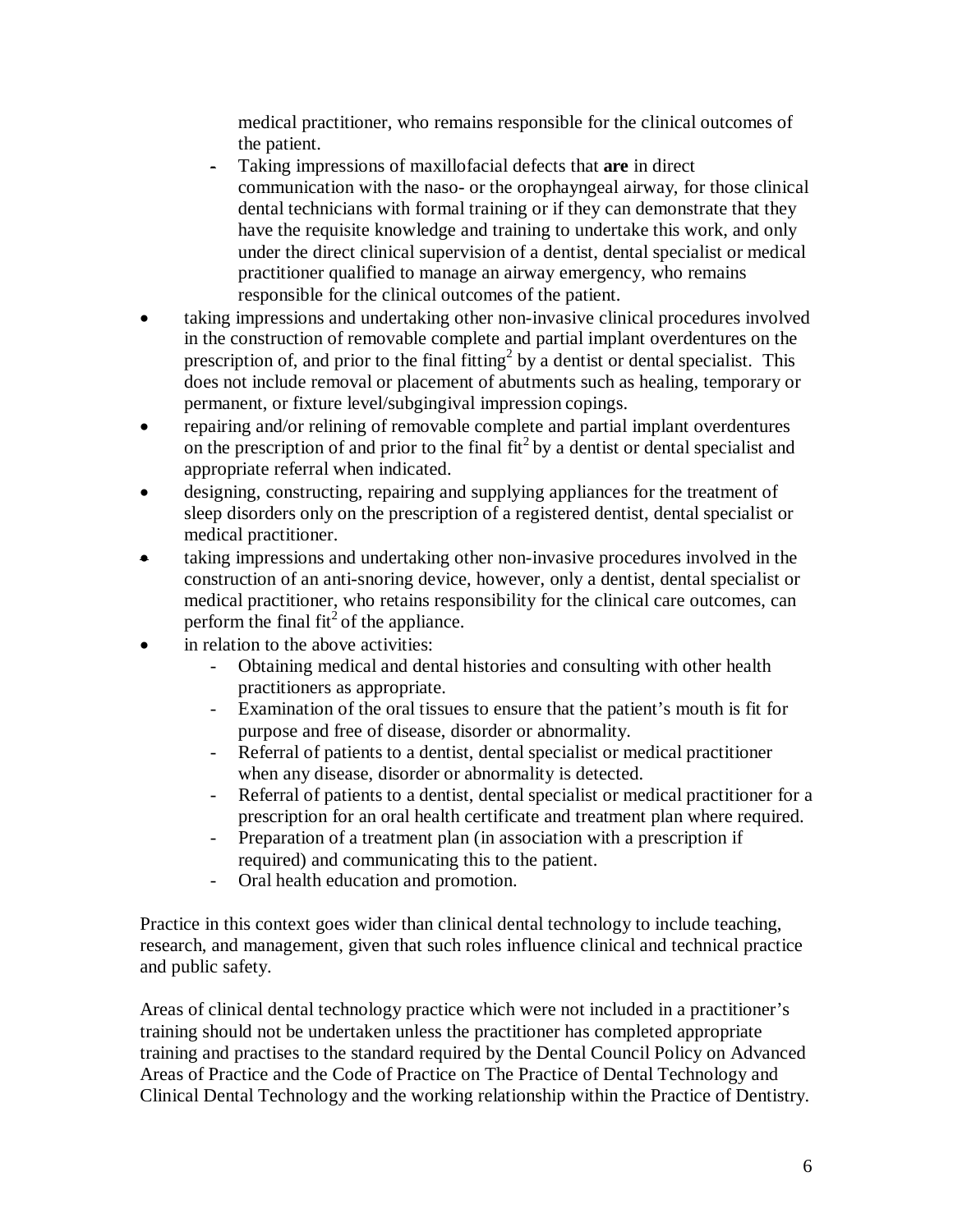### *The following scope of practice replaces the Scope for Scope for Implant Overdentures published in the New Zealand Gazette, 21 October 2010, No. 143, page 3602.*

### *Additional Scopes of Practice for Clinical Dental Technology Practice*

#### *Scope for Implant Overdentures*

The Scope for Implant Overdentures in Clinical Dental Technology Practice is set out in the documented "Detailed Scope for Implant Overdentures" produced and published from time to time by the Dental Council.

The scope involves clinical procedures associated with the design, manufacture, trial fitting and repair of removable complete and partial implant overdentures prescribed and fitted by a practising dentist or dental specialist.

### *Detailed Scope for Implant Overdentures*

As well as the activities delineated in the detailed scopes for dental technology and clinical dental technology practice, the additional scope for implant overdenture practice includes:

- taking impressions and undertaking other non-invasive clinical procedures involved in the construction of removable complete and partial implant overdentures on the prescription of, and prior to the final fitting  $4$  by, a dentist or dental specialist.
- repairing removable complete and partial implant overdentures prescribed and fitted by a dentist or dental specialist and appropriate referral when indicated.
- relining removable complete and partial implant overdentures on the prescription of, and prior to the final fitting by a dentist or dental specialist<sup>4</sup>.

<sup>&</sup>lt;u>.</u> 4 Final fitting for clinical dental technicians means ensuring the patient is referred back to the prescribing dentist/dental specialist for the subsequent management and ongoing monitoring of that patient's oral health.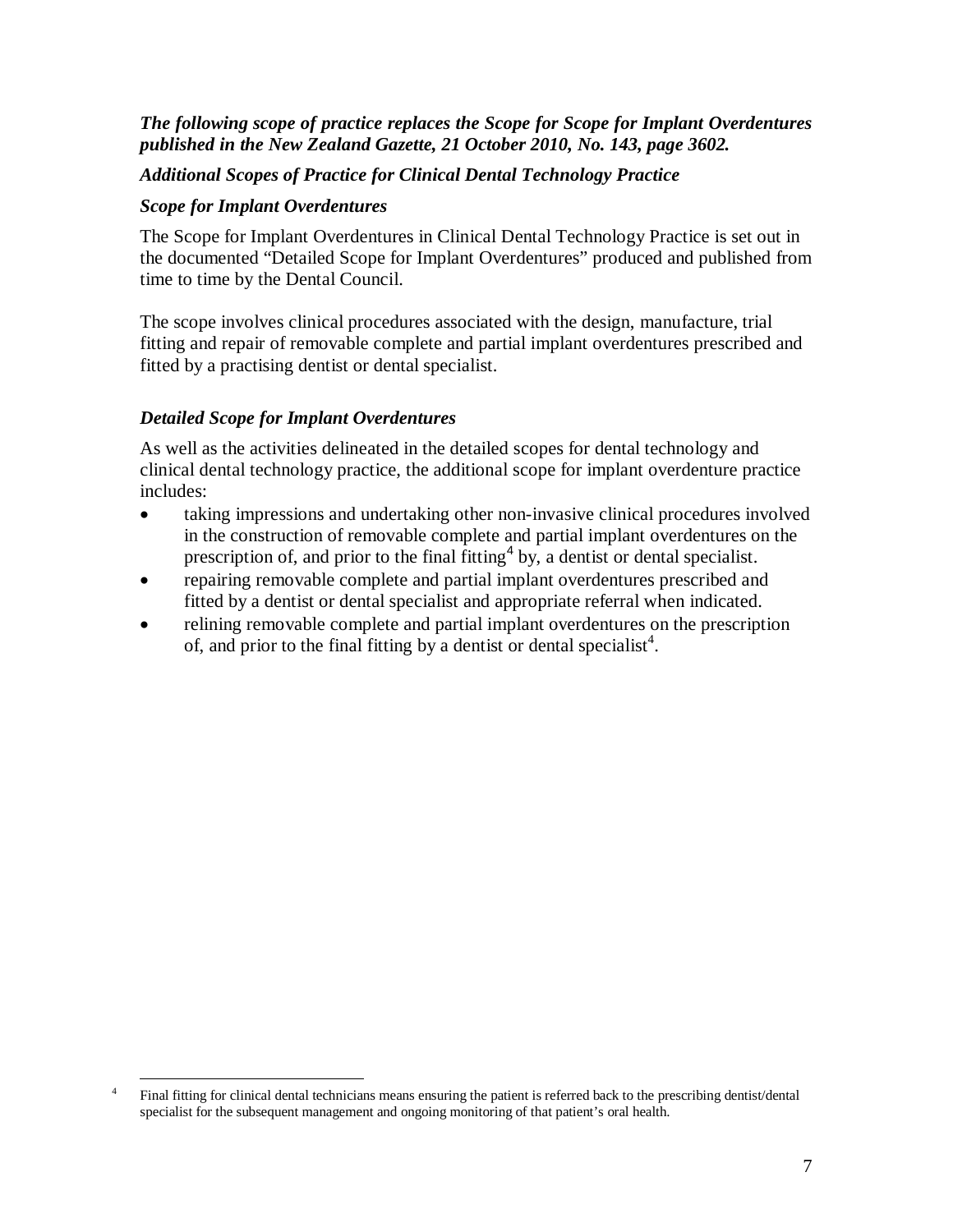## **Attachment 2**

# **New Zealand Code of Practice**

# **The Practice of Dental Technology and Clinical Dental Technology and the working relationship within the Practice of Dentistry**

Approved by DCNZ December 2006 Amended and approved August 2007 Appendix 1 scope amendments April 2008 Appendix 1 scope amendments October 2010 Amended and approved July 2012

#### *1 Preamble*

Section 118 of the Health Practitioners Competence Assurance Act 2003 requires the Dental Council to set the standards of clinical competence, cultural competence and ethical conduct to be observed by the oral health practitioners it regulates.

These standards are set out in Dental Council codes of practice, which are developed by, or in consultation with, the professions.

#### *2 Introduction*

The Dental Council defines the practice of dentistry as the maintenance of health through the assessment, diagnosis, management, treatment and prevention of any disease, disorder or condition of the orofacial complex and associated structures.

Dental technology and clinical dental technology practice are subsets of the practice of dentistry. The scopes of dental technology and clinical dental technology practice are described by the Dental Council pursuant to section 11 of the Health Practitioners Competence Assurance Act (2003) and are included in this code of practice in Appendix 1. Within these scopes a technician's practice must be commensurate with his or her approved education, training and competence. Technicians may only extend their practice to those areas defined in additional scopes of practice if they are registered and competent to do so.

This code of practice aims to protect the health and safety of members of the public by:

- describing what dental technicians and clinical dental technicians can do;
- providing guidance to dentists, dental specialists, dental technicians and clinical dental technicians on their legislative and professional responsibilities when sourcing or providing dental technology and clinical dental technology services; and
- assisting consumers to understand the professional relationships which apply between technicians and dentists when providing services which involve designing, making, repairing or fitting dental appliances.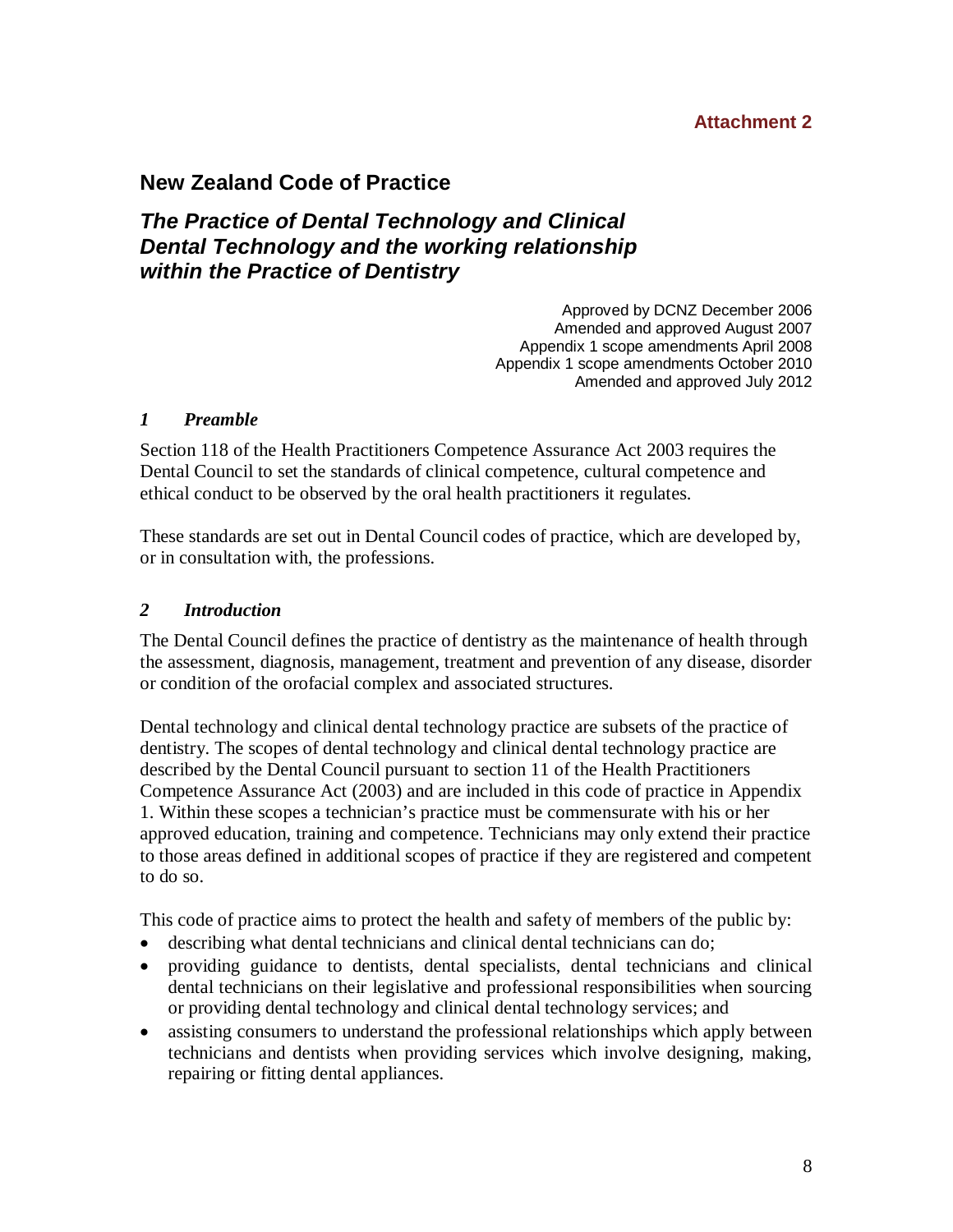## *3 The Practice of Dental Technology*

Dental technicians design, construct and repair fixed and removable oral and extra-oral appliances and prostheses e.g. dentures, crowns, bridges, and implant supported prostheses to the prescription of another registered health practitioner e.g. dentist, dental specialist, clinical dental technician or medical practitioner who is authorised by their scope of practice to perform the fitting of the appliance or prosthesis.

In this context prescription is defined as an instruction, either written or verbal by an appropriately registered practitioner to a dental technician to carry out a procedure contained in their registered scope of practice. This authorisation should be included, or noted, in the patient's record.

Persons undertaking dental technology work, as described in the gazetted scope of dental technology practice, must be registered and hold a current annual practising certificate.

Dental technicians do not work directly on a patient, however they may:

- undertake non-clinical tasks; such as shade taking and shade checking which may include the removal of a pre-loosened temporary restoration and try-in of a permanent restoration, without removal or placement of an abutment, under the prescription and clear written procedures of, and final fitting<sup>1</sup> by, a dentist or dental specialist.In this circumstance the Dental Technician must ensure the patient returns to the prescribing dentist/dental specialist, as soon as possible on the same day, for the dentist/dental specialist to recement the restoration.
- $\bullet$  undertake simple repairs<sup>2</sup> of dentures and in such cases must refer the patient to a suitable clinician and ensure a record of this referral is included in the patient record.

To gain registration as a dental technician applicants must have undertaken an accredited three-year full time degree in dental technology from the University of Otago (or equivalent). This training covers the study of biological systems of the human body, the physical and biological properties of the materials used in dental technology and the design and manufacture of dental appliances and prostheses. Dental technicians upon registration are therefore competent to ensure that the appliances they construct do not cause harm to patients, which can occur with the inappropriate selection or incorrect use of materials. Registered dental technicians are required to maintain and develop their skills and competence through regular and documented continuing professional development.

Members of the public can have confidence in the dental technology services provided through their dentist, or other health practitioner, if the dental technician providing the services is registered with the Dental Council and holds a current annual practising certificate (APC).

<sup>&</sup>lt;u>.</u> <sup>1</sup> Final fitting for dental technicians means ensuring the patient returns to the prescribing dentist /dental specialist as soon as possible on the same day for the refitting of the temporary or permanent restoration. 2 i.e. not involving impressions or relines.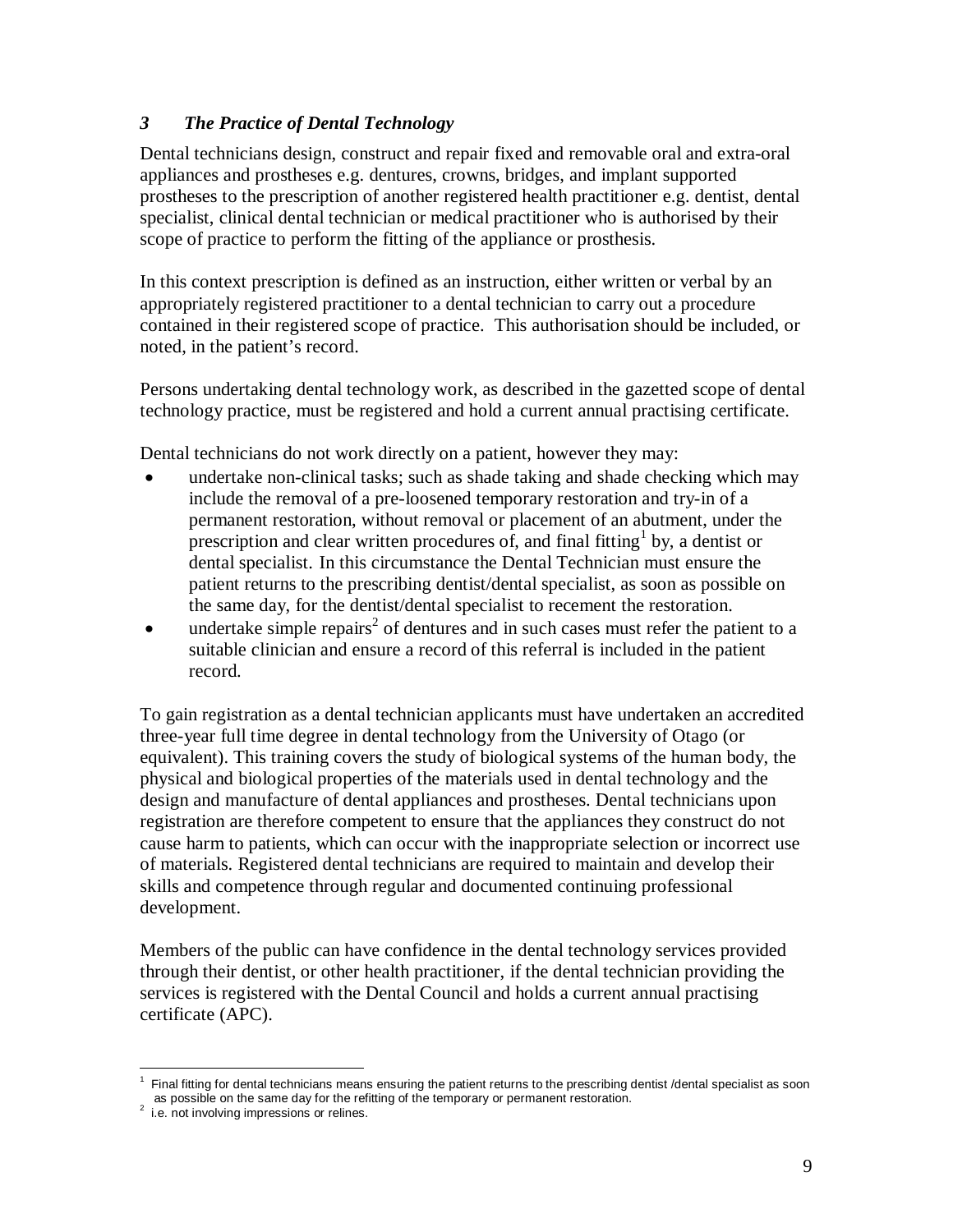A Dental Technician wishing to have direct contact with patients must ensure that all facilities' procedures and practices comply with all Dental Council codes and statements relevant to patient management (e.g. Cross infection, informed consent, record keeping and TMVI).

# *4 Working relationship with Dental Technicians*

Health practitioners sourcing dental technology services have a responsibility to ensure that such services are provided by appropriately qualified and skilled persons. As such, dentists, dental specialists, clinical dental technicians and other health practitioners using such services must assess and have confidence in the skills and competence of dental technicians or other personnel undertaking their dental laboratory work. A verifiable measure of a dental technician's qualification, skill, and competence is whether he or she is registered with the Dental Council and holds a current annual practising certificate. Dentists, dental specialists and clinical dental technicians should ensure this when obtaining dental technical services.

The health practitioner should ensure that all products purchased and supplied by the laboratory are of an acceptable quality or standard and that a custom made appliance supplied to the health practitioner/patient can be traced in the event of a product recall or an adverse reaction or allergy complaint.

Health practitioners sourcing dental technology services have a responsibility to ensure their availability to provide timely professional advice, as required, to the dental technician undertaking their dental technology work. In addition the dentist/dental specialist referring patients for shade taking and shade checking must be available during the procedure, in case of an emergency, and as soon as possible on the same day to recement the restoration.

Dental technicians have a duty of care to recognise the need to seek professional advice from/to the prescribing practitioner when required and to seek such advice in a timely manner.

# *5 The Practice of Clinical Dental Technology*

Clinical dental technicians design, construct and repair fixed and removable oral and extra-oral appliances and prostheses in the same way as dental technicians. Clinical dental technicians can also work as independent practitioners and deal directly with the public in making and fitting:

- complete removable dentures
- some other types of removable dentures and oral and extra oral appliances under specific conditions as set out below.

Similar to dental technicians, a prescription is defined as an instruction, either written or verbal by an appropriately registered practitioner to a clinical dental technician to carry out a procedure contained in their registered scope of practice. This authorisation should be included, or noted, in the patient's record.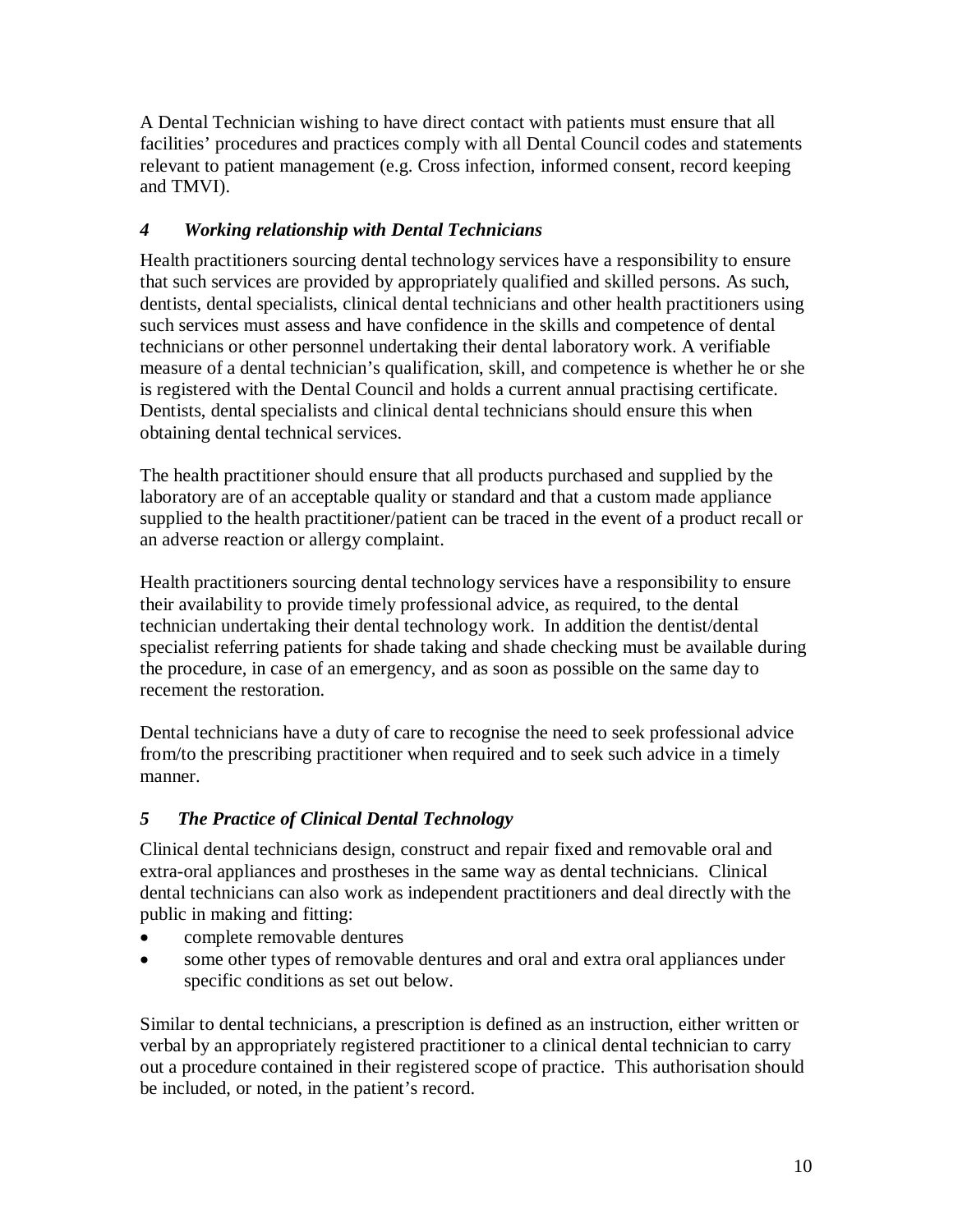Dentists, dental specialists and clinical dental technicians must ensure that patients are informed of all treatment options available.

Persons undertaking clinical dental technology work as described in the gazetted scope of clinical dental technology practice must be registered and hold a current annual practising certificate (APC).

To be registered as a clinical dental technician applicants are required to be registered as a dental technician and to have completed an accredited one-year full time or two-year part time Postgraduate Diploma in Clinical Dental Technology from the University of Otago (or equivalent).

# *5.1 Removable complete dentures*

Clinical dental technicians may design, construct, repair, reline and fit complete dentures when there are no natural teeth remaining and there is no diseased or unhealed, hard or soft tissue. Clinical dental technicians must in the case of patients with diseased or persistently unhealed hard or soft tissue, or any other conditions outside their Scope of Practice assess and refer patients to a dentist, dental specialist or medical practitioner in a timely manner.

# *5.2 Removable partial dentures*

Clinical dental technicians may design, construct, repair, reline and fit partial dentures, but only after a patient has obtained an oral health certificate from a dentist or dental specialist. A template oral health certificate is attached as Appendix 2.

In providing an oral health certificate dentists and dental specialists must ensure that there is no diseased or unhealed hard or soft tissues, or any other abnormalities contraindicating the provision of a partial denture.

Clinical dental technicians must not prepare the teeth and/or soft tissues for a partial denture; only a dentist or dental specialist may undertake such work.

If during the course of partial denture construction any condition outside the Scope of Practice of a clinical dental technician becomes evident the patient must be referred to a dentist or dental specialist in a timely manner.

### *5.3 Removable complete and partial immediate dentures*

Clinical dental technicians may design, construct, repair and supply immediate dentures only on the prescription of a registered dentist or dental specialist.

Clinical dental technicians may take impressions and undertake other non-invasive procedures involved in the construction of an immediate denture, however only a dentist or dental specialist can fit an immediate denture. The dentist or dental specialist remains responsible for the clinical care outcomes of the patient.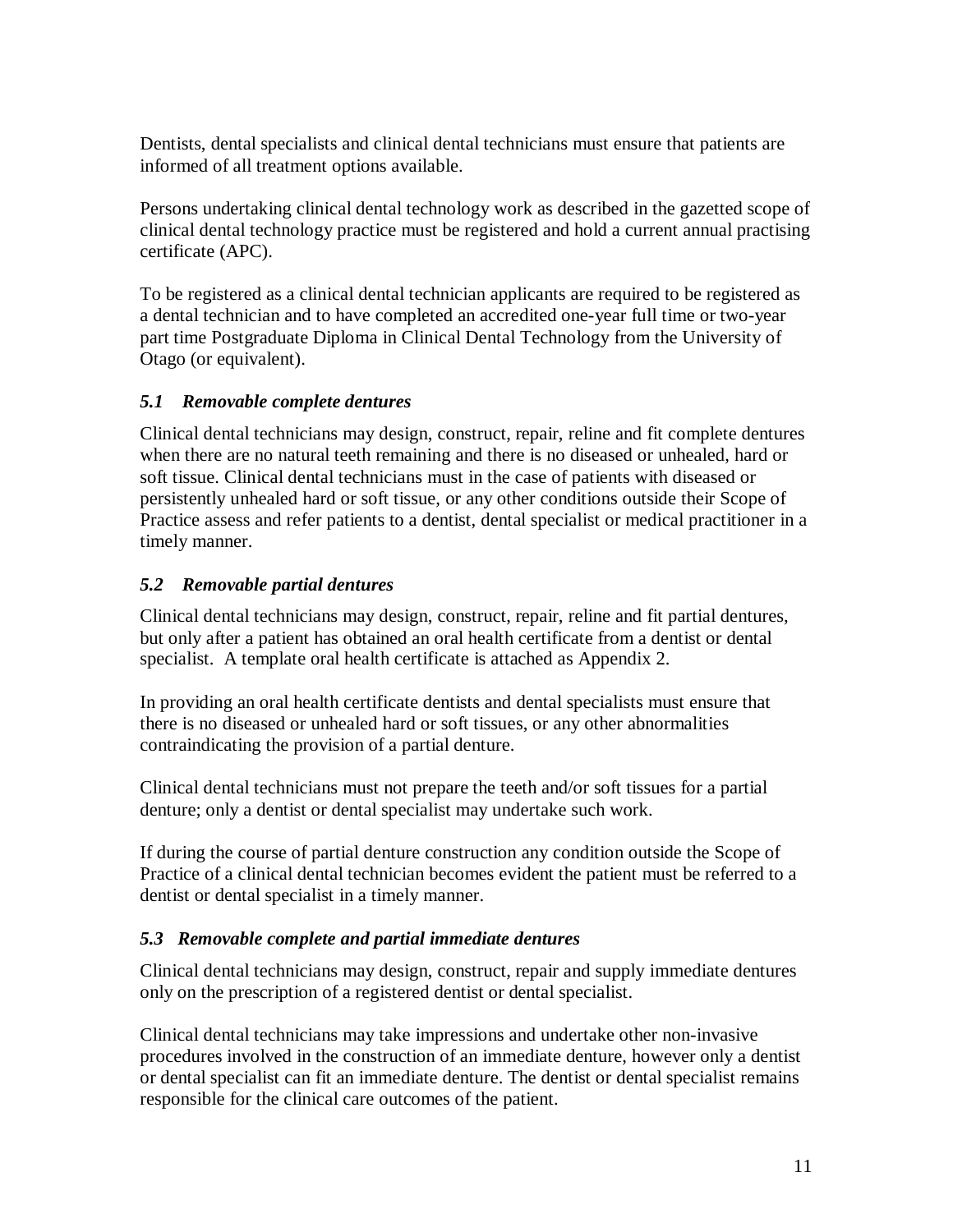## *5.4 Removable complete and partial root/tooth overdentures*

Clinical dental technicians may design, construct, reline and repair root/tooth overdentures only on the prescription of a registered dentist or dental specialist.

Clinical dental technicians may take impressions and undertake other non-invasive procedures involved in the construction of a root/tooth supported overdenture, however only a dentist or dental specialist can perform the final fit<sup>3</sup> of a root/tooth supported overdenture. The dentist or dental specialist remains responsible for the clinical care outcomes of the patient.

Clinical dental technicians must not prepare the teeth and/or soft tissues for a complete or partial overdenture. Only a dentist or dental specialist may undertake such work.

# *5.5 Extra oral maxillofacial prostheses*

Clinical dental technicians may design, construct, fit and repair extra-oral maxillofacial prostheses only on the prescription of a registered dentist, dental specialist or medical practitioner.

Clinical dental technicians may take impressions of extra-oral maxillofacial defects that are not in direct communication with the naso- or the orophayngeal airway and undertake other non-invasive procedures involved in the construction and fitting of extra-oral maxillofacial prostheses, however the dentist, dental specialist or medical practitioner remains responsible for the clinical outcomes of the patient.

The only exception to the restriction on taking impressions of defects that are in direct communication with the naso- or the orpharyngeal airway is in circumstances where the clinical dental technician is doing so under the direct supervision of a dentist, medical practitioner or another health practitioner qualified to manage an airway emergency.

In addition clinical dental technicians whose formal training did not include extra-oral maxillofacial prostheses should undertake clinical procedures in this area only if they can demonstrate, if required, that they have the requisite knowledge and training to undertake this work in accordance with the Council's Policy on Advanced and New Areas of Practice.

# *5.6 Removable complete and partial overdentures on oral implants (general scope)*

Clinical dental technicians, who are **not** registered in the additional scope of Implant Overdentures, may design, construct, trial fit, reline and repair removable complete and partial implant overdentures on oral implants only on the prescription of a registered dentist or dental specialist. This **does not include** removal or placement of abutments such as healing, temporary or permanent, or fixture level/subgingival impression copings.

<sup>-</sup>3 Final fitting for clinical dental technicians means ensuring the patient is referred back to the prescribing dentist/dental specialist for the subsequent management and ongoing monitoring of that patient's oral health.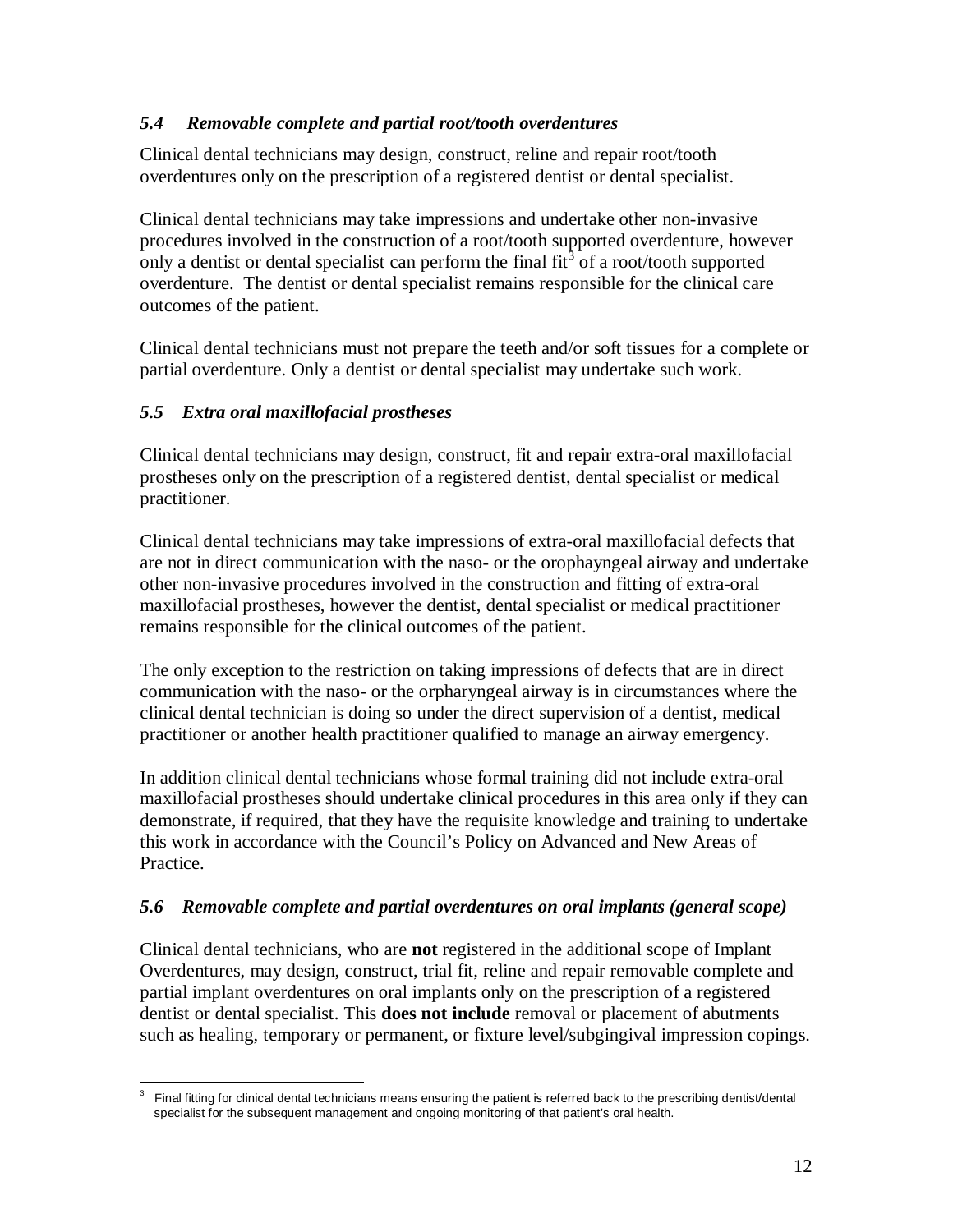Clinical dental technicians may take impressions and undertake other non-invasive procedures involved in the construction and trial fitting of an implant overdenture. The dentist or dental specialist must undertake the final fitting<sup>3</sup> and remains responsible for the clinical outcomes of the patient.

# *5.7 Removable complete and partial overdentures on oral implants (additional scope of practice)*

Clinical dental technicians, registered in this additional scope of practice, may design, construct, trial fit, reline and repair removable complete and partial implant overdentures on oral implants only on the prescription of a registered dentist or dental specialist.

Clinical dental technicians may take impressions and undertake other non-invasive procedures involved in the construction and trial fitting of an implant overdenture, however the dentist or dental specialist must undertake the final fitting<sup>3</sup> and remains responsible for the clinical outcomes of the patient.

A clinical dental technician may only carry out the clinical procedures associated with implant overdentures if they are registered in this additional Scope of Practice. As such, dentists and dental specialists prescribing such treatment must ensure the clinical dental technician is registered in this additional scope before delegating the clinical tasks.

# *5.8 Dental appliance therapy for the treatment of sleep disorders*

Dental technicians and clinical dental technicians may design, construct, repair and supply appliances for the treatment of sleep disorders but only on the prescription of a registered dentist, dental specialist or medical practitioner.

Clinical dental technicians may take impressions and undertake other non invasive procedures involved in the construction of sleep disorder appliances however only a dentist, dental specialist or medical practitioner, who retains responsibility for the clinical care outcomes, can perform the final  $fit<sup>3</sup>$  of the appliance.

# *6 Working relationship with Clinical Dental Technicians*

Health practitioners sourcing clinical dental technology services have a responsibility to ensure that such services are provided by appropriately qualified, skilled and registered persons who hold a current practising certificate.

As such, dentists, dental specialists, and other health practitioners must assess and have confidence in the skills and competence of clinical dental technicians and be familiar with the Scope of Practice for clinical dental technicians.

Health practitioners sourcing clinical dental technology services have a responsibility to ensure their availability to provide timely professional advice, as required, to the clinical dental technician undertaking their clinical dental technology work.